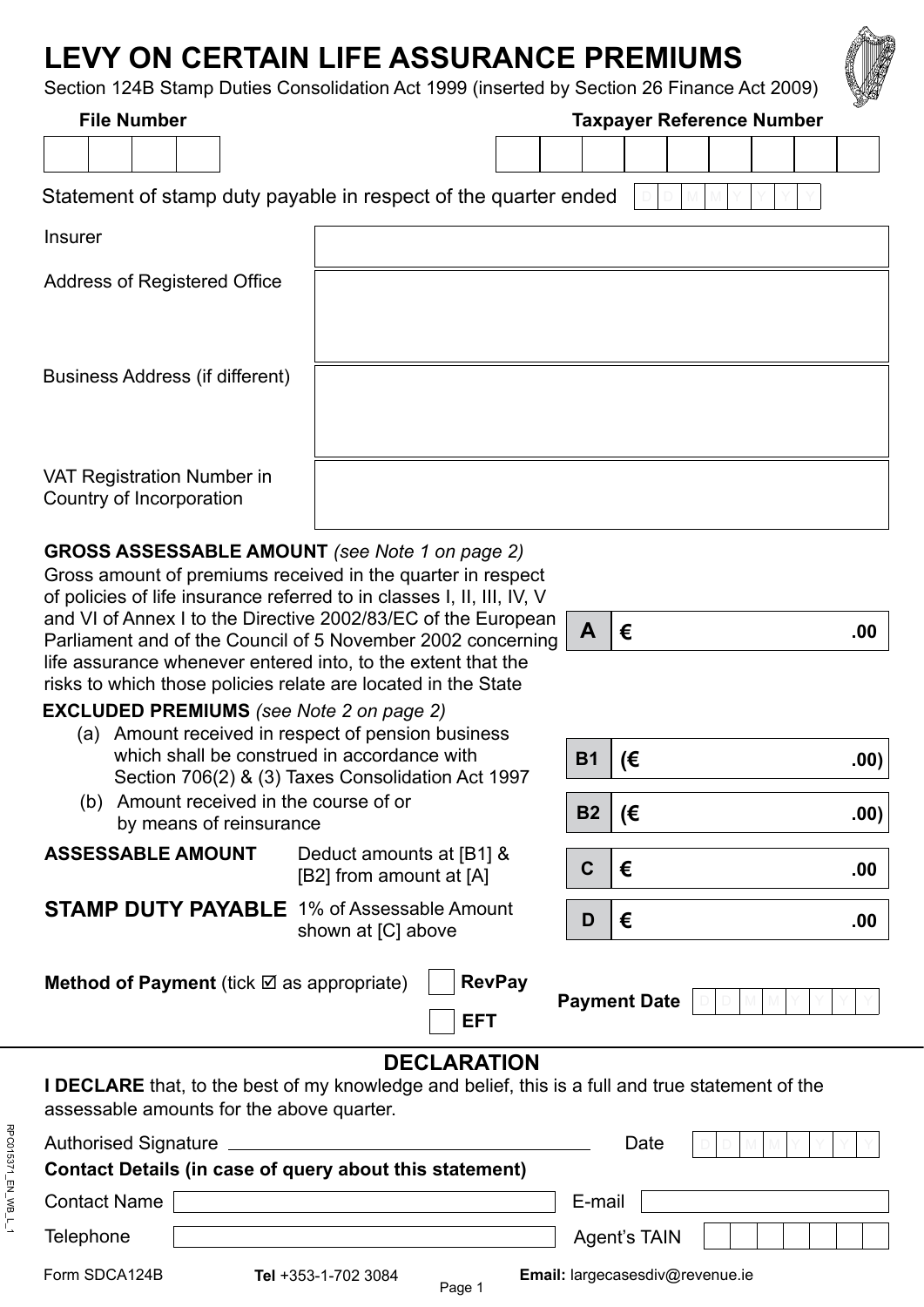# **PAYMENT OPTIONS**

# **Electronic Funds Transfer (EFT)**

You may pay your stamp duty directly to Revenue using Electronic Funds Transfer (EFT). The payment instruction **must** include the following details: the code "**LALEVY**", **Irish Revenue Taxpayer Reference Number and Name of Insurer.**

> **Bank: Allied Irish Banks plc Bank Sort Code:** 93-20-86 **Account Number:** 93764158 **BIC (SWIFT address): AIBKIE2D**

 **Address:** 7 Dame Street, Dublin 2, D02 KX20, Ireland **Account Name:** Capital Taxes Division, Dublin  **IBAN: IE09 AIBK 9320 8693 7641 58**

#### *Please note the following:*

- 1. Funds transferred to this account must be in **euro** currency.
- 2. All bank charges must be covered by the payer.
- 3. A prescribed amount of information is required on EFT documentation to bring a payment to account. The reference **"LALEVY"**, **Irish Revenue Tax Reference Number** (or **File No.** if Irish Tax Reference No. unavailable) and **Name of Insurer** must be included in the "Message for Beneficiary" field of the payment instruction.
- 4. Payments made using this method rely heavily upon the originating bank entering the correct details on the transaction report. **It is vital that payments made by EFT include the information above** as part of the transaction details. Failure to include this information may result in allocation of the payment to your account being delayed.
- 5. Bank processing normally takes three working days. Consequently, a minimum three days should always be allowedfor payments to be credited to our bank account, by the due date. Payments received after the due date may be liable to interest and penalties.

# **NOTES:**

- 1. The levy applies as respects so much of the assessable premiums received on or after 1 August 2009 in respect of contracts of insurance whenever entered into by an insurer.
- 2. From 1 January 2010, the Finance Act 2010 excludes premiums received in respect of pension and reinsurance business from the levy.

# 3. **Due dates for payment and filing returns**

The statement must be submitted electronically via TLS (Transport Layer Security) enabled email to [largecasesdiv@revenue.ie](mailto:largecasesdiv@revenue.ie) or via [MyEnquiries](https://www.revenue.ie/en/online-services/services/manage-your-record/myenquiries.aspx) using the following tags:

- Enquiry relates to 'Stamp Duty',
- More Specifically: 'Stamp Duty Return',

and payment made within 25 days following the end of the calendar quarter. If no duty is payable a NIL statement must be completed and delivered.

| In respect of the quarter<br>ending on - | Due date                         |  |  |  |  |
|------------------------------------------|----------------------------------|--|--|--|--|
| 31 March in any year                     | 25 April in the same year        |  |  |  |  |
| 30 June in any year                      | 25 July in the same year         |  |  |  |  |
| 30 September in any year                 | 25 October in the same year      |  |  |  |  |
| 31 December in any year                  | 25 January in the following year |  |  |  |  |

# 4. **Late Payments / Penalties**

On failure to pay the Section 124B stamp duty by the due date:

- interest on the stamp duty is chargeable from the due date at the rate of 0.0219% per day or part of a day, in addition to the duty, plus
- a penalty equal to  $\epsilon$ 380 for each day the duty remains unpaid after the due date.

Form SDCA124B **Tel** +353-1-702 3084 **Email:** [largecasesdiv@revenue.ie](mailto:largecasesdiv@revenue.ie)